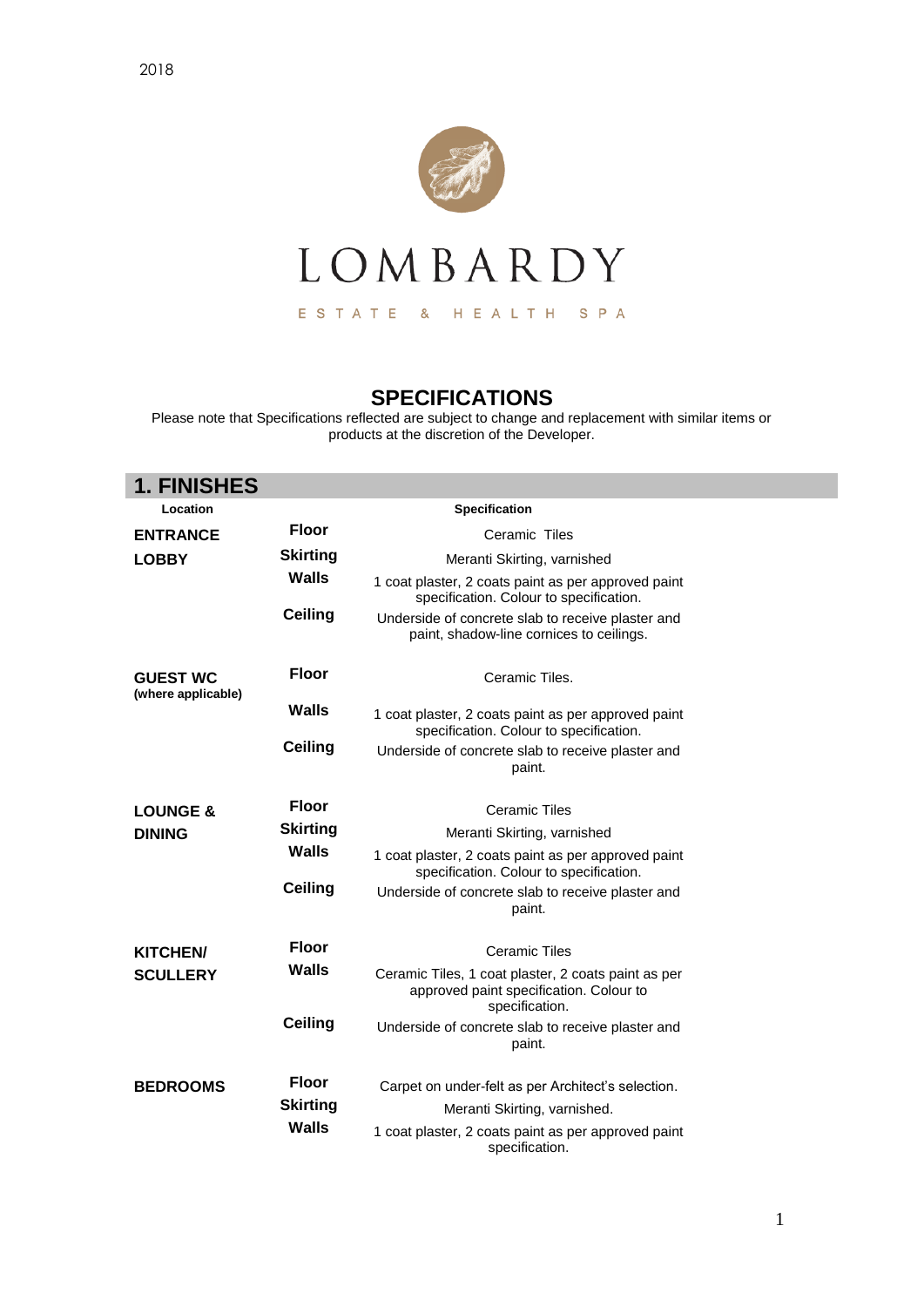|                  | Ceiling               | Underside of concrete slab to receive plaster and<br>paint.<br>Gypsom skimmed plastered ceilings to areas below<br>timber trusses, shadow-line cornices to ceiling. |
|------------------|-----------------------|---------------------------------------------------------------------------------------------------------------------------------------------------------------------|
| <b>BATHROOMS</b> | <b>Floor</b><br>Walls | Ceramic Tiles.<br>Ceramic Tiles and paint.                                                                                                                          |
|                  | <b>Ceiling</b>        | Underside of concrete slab to receive plaster and<br>paint.                                                                                                         |
|                  |                       | Gypsom skimmed plastered ceilings to areas below<br>timber trusses.                                                                                                 |
| <b>TERRACE</b>   | <b>Floor</b><br>Walls | Ceramic Tiles<br>1 coat plaster, 2 coats paint as per approved paint<br>specification. Colour to specification.                                                     |
| <b>BALCONIES</b> | <b>Floor</b><br>Walls | Ceramic Tiles<br>1 coat plaster, 2 coats paint as per approved paint<br>specification. Colour to specification.                                                     |

#### **2. DOORS & WINDOWS**

| <b>Description</b>      | <b>Specification</b>                                                                       |
|-------------------------|--------------------------------------------------------------------------------------------|
| <b>FRONT DOOR</b>       | Hard Wood entrance door as per Architect's<br><b>Specifications</b>                        |
| <b>DOOR FRAMES INT.</b> | Timber frames.                                                                             |
| <b>DOORS INTERNAL</b>   | Painted hollow-core door.                                                                  |
| <b>WINDOWS EXTERNAL</b> | Powder coated aluminium windows as per details<br>of Architect. Glazing to SABS standards. |

# **3. KITCHEN CUPBOARDS**

| Location       |    |
|----------------|----|
| KITCHEN        | Fi |
| KITCHEN        |    |
| <b>COUNTER</b> |    |
| TOP            |    |

 **Location Specification** 

| KITCHEN                    | <b>Finish</b> | Built-In cupboards with white interiors, or similar. |
|----------------------------|---------------|------------------------------------------------------|
| KITCHEN<br><b>COLINTER</b> |               | Black Granite or similar.                            |

### **4. WARDROBES & VANITY CUPBOARDS**

**BEDROOM/ BATHROOM**

**Location CONSERVING SPECIFICATION Finish** Built-In cupboards with white interiors.

#### **5. APPLIANCES**

 **Location** 

**KITCHEN**

**ELEC. HOB** Specified Range or similar. **EXTRACTOR** Specified Range or similar. **OVEN** Specified Range or similar.